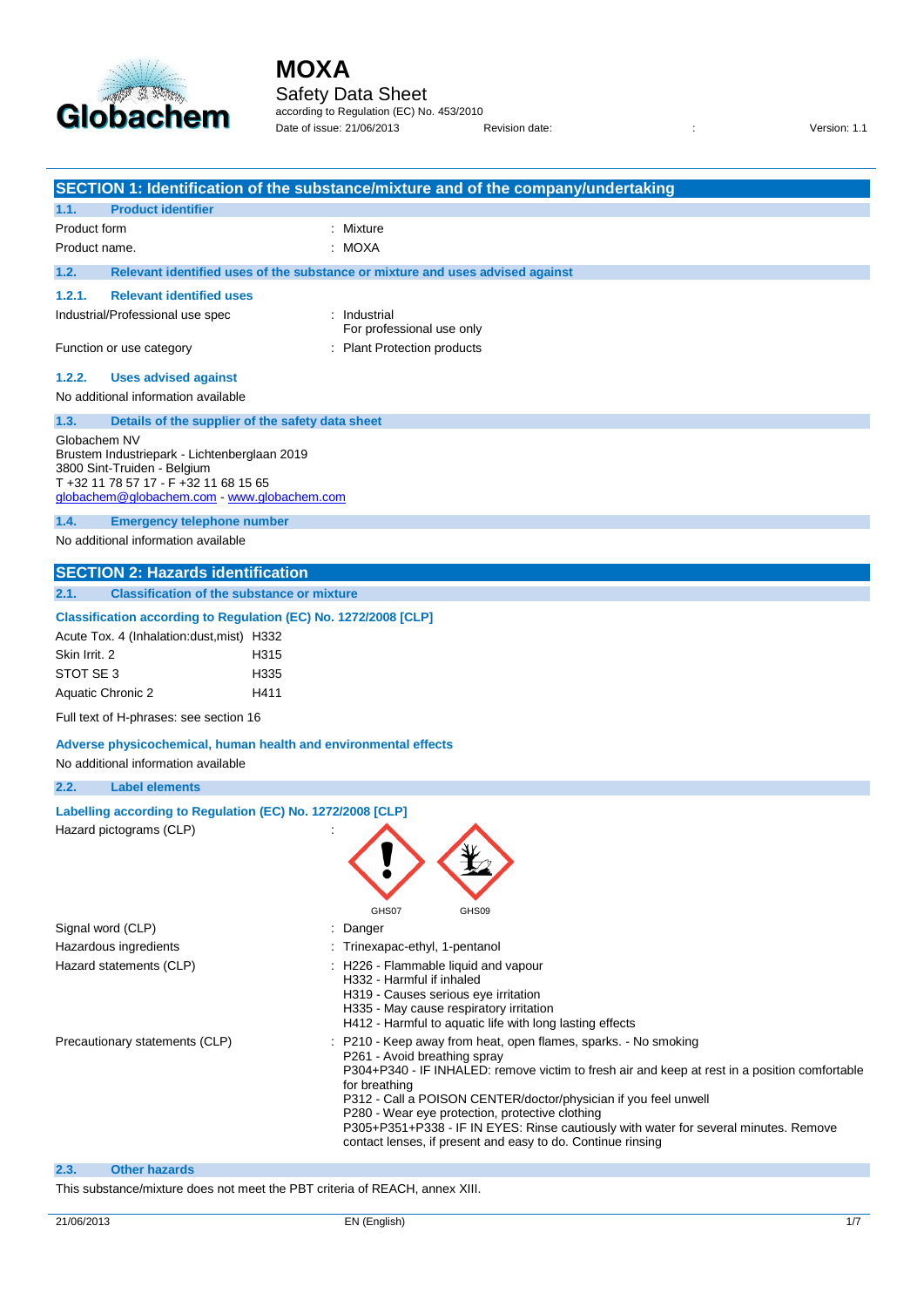Safety Data Sheet

according to Regulation (EC) No. 453/2010

This substance/mixture does not meet the vPvB criteria of REACH, annex XIII.

## **SECTION 3: Composition/information on ingredients**

### **3.1. Substances** Not applicable

## **3.2. Mixture**

| <b>Name</b>      | <b>Product identifier</b>                                           | $\frac{9}{6}$ | <b>Classification according to</b><br>Directive 67/548/EEC                                      |
|------------------|---------------------------------------------------------------------|---------------|-------------------------------------------------------------------------------------------------|
| 1-pentanol       | (CAS No) 71-41-0<br>(EC no) 200-752-1<br>(EC index no) 603-200-00-1 | > 50          | R <sub>10</sub><br>Xn; R20<br>Xi; R37/38                                                        |
| Trinexapac-ethyl | (CAS No) 95266-40-3                                                 | 26,6          | N; R51/53                                                                                       |
| <b>Name</b>      | <b>Product identifier</b>                                           | $\frac{9}{6}$ | <b>Classification according to</b><br><b>Regulation (EC) No.</b><br>1272/2008 [CLP]             |
| 1-pentanol       | (CAS No) 71-41-0<br>(EC no) 200-752-1<br>(EC index no) 603-200-00-1 | > 50          | Flam. Lig. 3, H226<br>Acute Tox. 4 (Inhalation), H332<br>STOT SE 3. H335<br>Skin Irrit. 2, H315 |
| Trinexapac-ethyl | (CAS No) 95266-40-3                                                 | 26,6          | Eye Dam. 1, H318<br>Aquatic Chronic 2, H411                                                     |

Full text of R-, H- and EUH-phrases: see section 16

|        | <b>SECTION 4: First aid measures</b>                                       |                                                                                                                                                                                                                                                                                                                                           |
|--------|----------------------------------------------------------------------------|-------------------------------------------------------------------------------------------------------------------------------------------------------------------------------------------------------------------------------------------------------------------------------------------------------------------------------------------|
| 4.1.   | <b>Description of first aid measures</b>                                   |                                                                                                                                                                                                                                                                                                                                           |
|        | First-aid measures general                                                 | Never give anything by mouth to an unconscious person. If you feel unwell, seek medical advice<br>(show the label where possible).                                                                                                                                                                                                        |
|        | First-aid measures after inhalation                                        | Remove to fresh air and keep at rest in a position comfortable for breathing. Call a POISON<br>CENTER/doctor/physician if you feel unwell.                                                                                                                                                                                                |
|        | First-aid measures after skin contact                                      | Wash with plenty of soap and water. Wash contaminated clothing before reuse. If skin irritation<br>occurs: Wash with plenty of soap and water. Get medical advice/attention. Specific treatment<br>(see Remove affected clothing and wash all exposed skin area with mild soap and water,<br>followed by warm water rinse on this label). |
|        | First-aid measures after eye contact                                       | Rinse immediately with plenty of water. Obtain medical attention if pain, blinking or redness<br>persist.                                                                                                                                                                                                                                 |
|        | First-aid measures after ingestion                                         | Rinse mouth. Do NOT induce vomiting. Obtain emergency medical attention.                                                                                                                                                                                                                                                                  |
| 4.2.   | Most important symptoms and effects, both acute and delayed                |                                                                                                                                                                                                                                                                                                                                           |
|        | Symptoms/injuries after inhalation                                         | Danger of serious damage to health by prolonged exposure through inhalation. Harmful if<br>inhaled. May cause respiratory irritation.                                                                                                                                                                                                     |
|        | Symptoms/injuries after skin contact                                       | Causes skin irritation.                                                                                                                                                                                                                                                                                                                   |
|        | Symptoms/injuries after eye contact                                        | Causes eye irritation.                                                                                                                                                                                                                                                                                                                    |
| 4.3.   | Indication of any immediate medical attention and special treatment needed |                                                                                                                                                                                                                                                                                                                                           |
|        | No additional information available                                        |                                                                                                                                                                                                                                                                                                                                           |
|        | <b>SECTION 5: Firefighting measures</b>                                    |                                                                                                                                                                                                                                                                                                                                           |
| 5.1.   | <b>Extinguishing media</b>                                                 |                                                                                                                                                                                                                                                                                                                                           |
|        | Suitable extinguishing media                                               | : Foam. Dry powder. Carbon dioxide. Water spray. Sand.                                                                                                                                                                                                                                                                                    |
|        | Unsuitable extinguishing media                                             | Do not use a heavy water stream.                                                                                                                                                                                                                                                                                                          |
| 5.2.   | Special hazards arising from the substance or mixture                      |                                                                                                                                                                                                                                                                                                                                           |
|        | No additional information available                                        |                                                                                                                                                                                                                                                                                                                                           |
| 5.3.   | <b>Advice for firefighters</b>                                             |                                                                                                                                                                                                                                                                                                                                           |
|        | Firefighting instructions                                                  | : Use water spray or fog for cooling exposed containers. Exercise caution when fighting any<br>chemical fire. Avoid (reject) fire-fighting water to enter environment.                                                                                                                                                                    |
|        | Protection during firefighting                                             | Do not enter fire area without proper protective equipment, including respiratory protection.                                                                                                                                                                                                                                             |
|        | <b>SECTION 6: Accidental release measures</b>                              |                                                                                                                                                                                                                                                                                                                                           |
| 6.1.   | Personal precautions, protective equipment and emergency procedures        |                                                                                                                                                                                                                                                                                                                                           |
| 6.1.1. | For non-emergency personnel                                                |                                                                                                                                                                                                                                                                                                                                           |
|        | Emergency procedures                                                       | : Evacuate unnecessary personnel.                                                                                                                                                                                                                                                                                                         |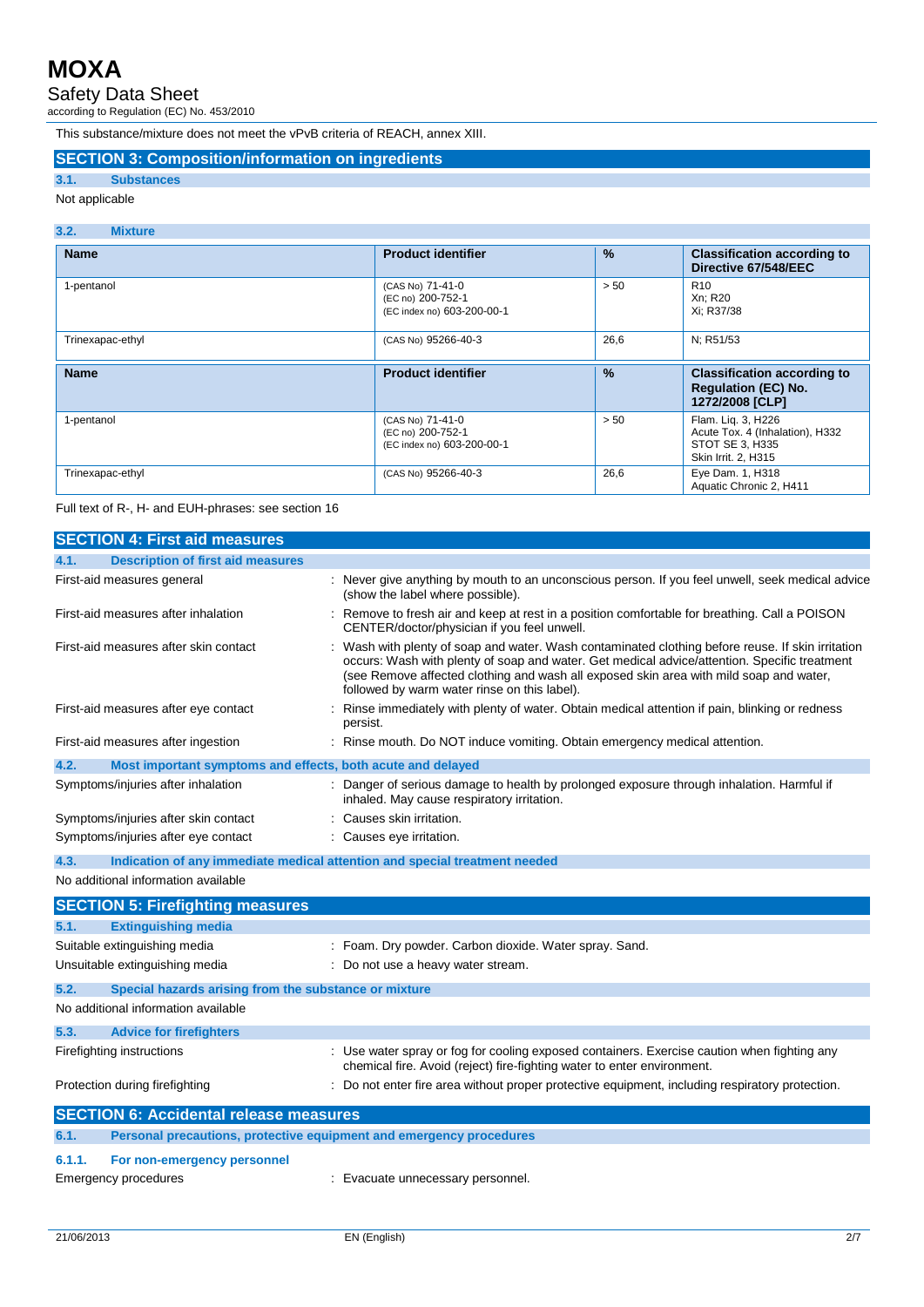| MOXA                                                                        |                                                                                                                                                                                                                                                                                                                               |
|-----------------------------------------------------------------------------|-------------------------------------------------------------------------------------------------------------------------------------------------------------------------------------------------------------------------------------------------------------------------------------------------------------------------------|
| Safety Data Sheet                                                           |                                                                                                                                                                                                                                                                                                                               |
| according to Regulation (EC) No. 453/2010                                   |                                                                                                                                                                                                                                                                                                                               |
| For emergency responders<br>6.1.2.                                          |                                                                                                                                                                                                                                                                                                                               |
| Protective equipment                                                        | Equip cleanup crew with proper protection.                                                                                                                                                                                                                                                                                    |
| <b>Emergency procedures</b>                                                 | Ventilate area.                                                                                                                                                                                                                                                                                                               |
| 6.2.<br><b>Environmental precautions</b>                                    |                                                                                                                                                                                                                                                                                                                               |
|                                                                             | Prevent entry to sewers and public waters. Notify authorities if liquid enters sewers or public waters. Avoid release to the environment.                                                                                                                                                                                     |
| 6.3.<br>Methods and material for containment and cleaning up                |                                                                                                                                                                                                                                                                                                                               |
| Methods for cleaning up                                                     | : Soak up spills with inert solids, such as clay or diatomaceous earth as soon as possible. Collect<br>spillage. Store aways from other materials.                                                                                                                                                                            |
| <b>Reference to other sections</b><br>6.4.                                  |                                                                                                                                                                                                                                                                                                                               |
| See Heading 8. Exposure controls and personal protection.                   |                                                                                                                                                                                                                                                                                                                               |
| <b>SECTION 7: Handling and storage</b>                                      |                                                                                                                                                                                                                                                                                                                               |
| <b>Precautions for safe handling</b><br>7.1.                                |                                                                                                                                                                                                                                                                                                                               |
| Precautions for safe handling                                               | : Wash hands and other exposed areas with mild soap and water before eating, drinking or<br>smoking and when leaving work. Provide good ventilation in process area to prevent formation of<br>vapour. Avoid breathing Do not eat, drink or smoke when using this product, Use only outdoors<br>or in a well-ventilated area. |
| Hygiene measures                                                            | Wash Wash hands and other exposed areas with mild soap and water before eating, drinking or<br>smoking and when leaving work thoroughly after handling.                                                                                                                                                                       |
| 7.2.<br><b>Conditions for safe storage, including any incompatibilities</b> |                                                                                                                                                                                                                                                                                                                               |
| Storage conditions                                                          | : Keep only in the original container in a cool, well ventilated place away from : Direct sunlight.<br>Keep container tightly closed.                                                                                                                                                                                         |
| Incompatible products                                                       | Strong bases. Strong acids.                                                                                                                                                                                                                                                                                                   |
| Incompatible materials                                                      | Sources of ignition. Direct sunlight.                                                                                                                                                                                                                                                                                         |
| <b>Specific end use(s)</b><br>7.3.                                          |                                                                                                                                                                                                                                                                                                                               |
| No additional information available                                         |                                                                                                                                                                                                                                                                                                                               |

### **SECTION 8: Exposure controls/personal protection**

| 8.1. | <b>Control parameters</b>     |                                |                     |
|------|-------------------------------|--------------------------------|---------------------|
|      |                               |                                |                     |
|      | Trinexapac-ethyl (95266-40-3) |                                |                     |
| EU   |                               | IOELV TWA (mg/m <sup>3</sup> ) | $10 \text{ mg/m}^3$ |
|      |                               |                                |                     |
|      | 1-pentanol (71-41-0)          |                                |                     |
| EU   |                               | IOELV TWA (mg/m <sup>3</sup> ) | $8 \text{ mg/m}^3$  |
|      |                               |                                |                     |

| 8.2.<br><b>Exposure controls</b> |                                          |
|----------------------------------|------------------------------------------|
| Personal protective equipment    | : Avoid all unnecessary exposure.        |
| Hand protection                  | : Wear protective gloves.                |
| Eye protection                   | : Chemical goggles or safety glasses.    |
| Skin and body protection         | : Wear suitable protective clothing.     |
| Respiratory protection           | : Wear appropriate mask.                 |
| Other information                | : Do not eat, drink or smoke during use. |
|                                  |                                          |

### **SECTION 9: Physical and chemical properties 9.1. Information on basic physical and chemical properties** Physical state : Liquid Appearance : Colorless liquid. Colour : amber. Odour : Paraffin odour. characteristic. Odour threshold **in the set of the set of the set of the set of the set of the set of the set of the set of the set of the set of the set of the set of the set of the set of the set of the set of the set of the set of the** pH : No data available pH solution : 3,2 1 % Relative evaporation rate (butylacetate=1) : No data available Melting point **in the case of the case of the case of the case of the case of the case of the case of the case of the case of the case of the case of the case of the case of the case of the case of the case of the case of** Freezing point **in the case of the case of the case of the case of the case of the case of the case of the case of the case of the case of the case of the case of the case of the case of the case of the case of the case of** Boiling point **in the case of the case of the case of the case of the case of the case of the case of the case of the case of the case of the case of the case of the case of the case of the case of the case of the case of** Flash point : 51,1 °C Self ignition temperature : 400 °C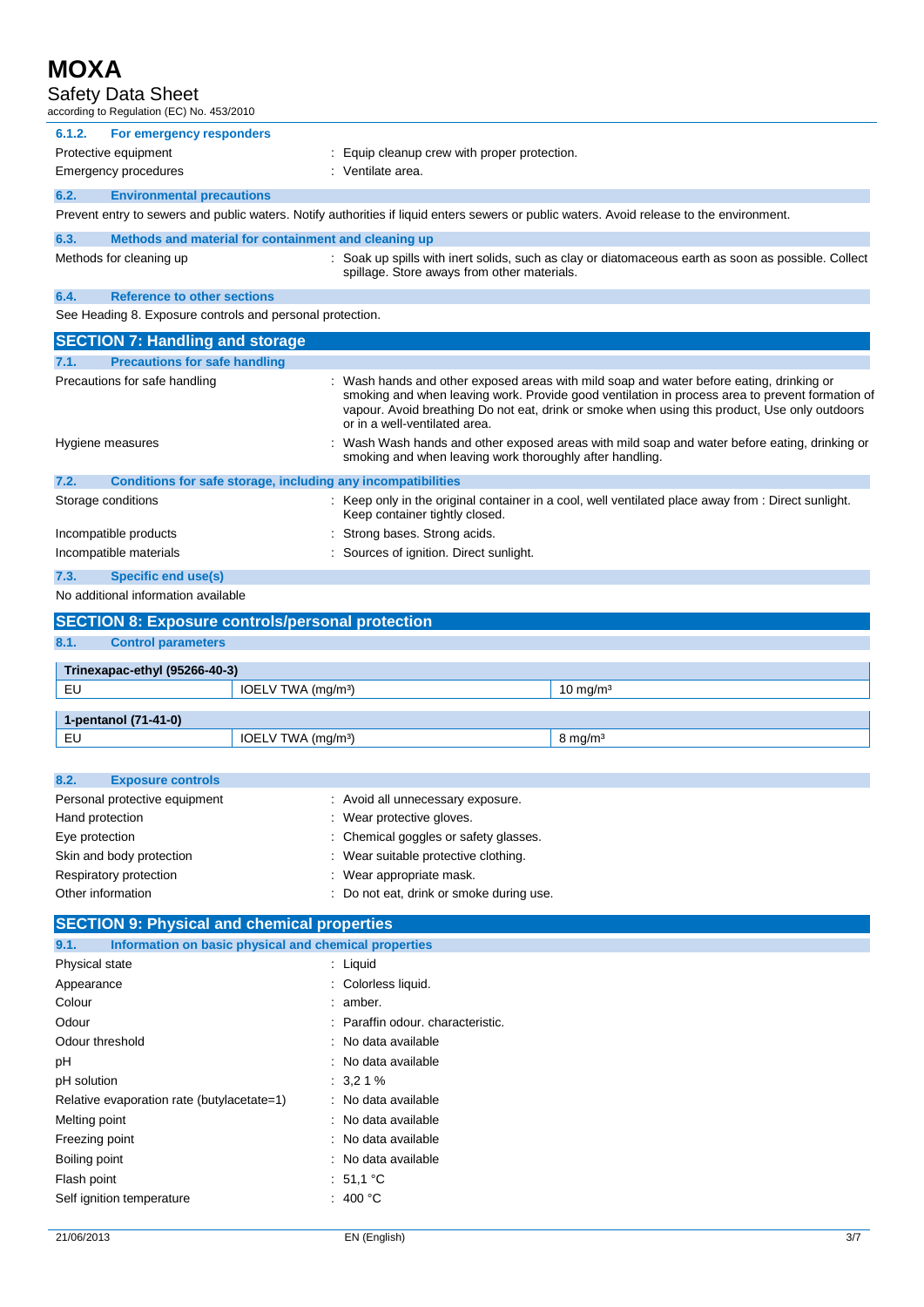## Safety Data Sheet

according to Regulation (EC) No. 453/2010

| Decomposition temperature        | : No data available       |
|----------------------------------|---------------------------|
| Flammability (solid, gas)        | : Non flammable           |
| Vapour pressure                  | : No data available       |
| Relative vapour density at 20 °C | : No data available       |
| Relative density                 | : 0.945                   |
| Solubility                       | : No data available       |
| Log Pow                          | : No data available       |
| Log Kow                          | : No data available       |
| Viscosity, kinematic             | : 7,23 mm <sup>2</sup> /s |
| Viscosity, dynamic               | : No data available       |
| <b>Explosive properties</b>      | : Not explosive.          |
| Oxidising properties             | : Not oxidizing.          |
| <b>Explosive limits</b>          | : No data available       |
|                                  |                           |

### **9.2. Other information**

No additional information available

|                  | <b>SECTION 10: Stability and reactivity</b>          |
|------------------|------------------------------------------------------|
| 10.1.            | <b>Reactivity</b>                                    |
|                  | No additional information available                  |
| 10.2.            | <b>Chemical stability</b>                            |
| Not established. |                                                      |
| 10.3.            | <b>Possibility of hazardous reactions</b>            |
| Not established. |                                                      |
| 10.4.            | <b>Conditions to avoid</b>                           |
|                  | Direct sunlight. Extremely high or low temperatures. |
| 10.5.            | Incompatible materials                               |
|                  | Strong acids. Strong bases.                          |
| ADC              | Hoperdaug decemberation products                     |

### **10.6. Hazardous decomposition production**

fume. Carbon monoxide. Carbon dioxide.

| <b>SECTION 11: Toxicological information</b>     |                                                                                           |  |
|--------------------------------------------------|-------------------------------------------------------------------------------------------|--|
| 11.1.<br>Information on toxicological effects    |                                                                                           |  |
| Acute toxicity                                   | Harmful if inhaled.                                                                       |  |
| <b>MOXA</b>                                      |                                                                                           |  |
| LD50 oral rat                                    | > 2000 mg/kg                                                                              |  |
| LD50 dermal rat                                  | > 2000 mg/kg                                                                              |  |
| LC50 inhalation rat (mg/l)                       | $1 - 5$ mg/l/4h                                                                           |  |
| ATE (dust, mist)                                 | 1,500 mg/l/4h                                                                             |  |
| 1-pentanol (71-41-0)                             |                                                                                           |  |
| ATE (dust, mist)                                 | 1,500 mg/l/4h                                                                             |  |
| Skin corrosion/irritation                        | Not classified                                                                            |  |
|                                                  | Causes skin irritation                                                                    |  |
| Serious eye damage/irritation                    | Irritation to eyes.                                                                       |  |
|                                                  | Causes eye irritation<br>Based on available data, the classification criteria are not met |  |
| Respiratory or skin sensitisation                | Not classified                                                                            |  |
|                                                  | Based on available data, the classification criteria are not met                          |  |
| Germ cell mutagenicity                           | Not classified                                                                            |  |
|                                                  | Based on available data, the classification criteria are not met                          |  |
| Carcinogenicity                                  | Not classified                                                                            |  |
|                                                  | Based on available data, the classification criteria are not met                          |  |
| Reproductive toxicity                            | Not classified                                                                            |  |
|                                                  | Based on available data, the classification criteria are not met                          |  |
| Specific target organ toxicity (single exposure) | May cause respiratory irritation.                                                         |  |
|                                                  | May cause respiratory irritation                                                          |  |
|                                                  |                                                                                           |  |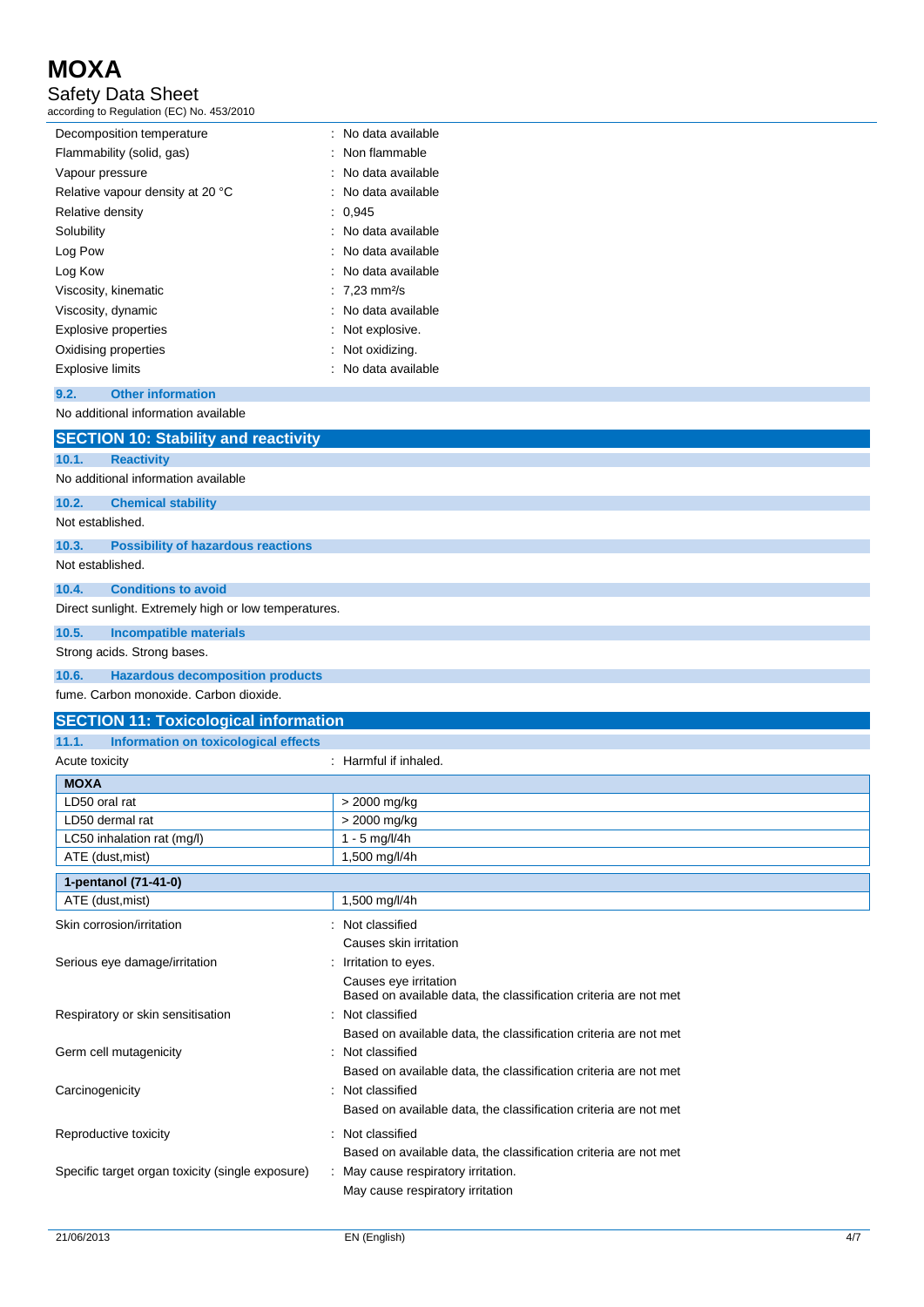Safety Data Sheet

| according to Regulation (EC) No. 453/2010 |  |
|-------------------------------------------|--|
|-------------------------------------------|--|

| Specific target organ toxicity (repeated<br>exposure)  | Not classified<br>Based on available data, the classification criteria are not met   |
|--------------------------------------------------------|--------------------------------------------------------------------------------------|
| Aspiration hazard                                      | : Not classified<br>Based on available data, the classification criteria are not met |
| Potential Adverse human health effects and<br>symptoms | $\therefore$ Harmful if inhaled.                                                     |

| <b>SECTION 12: Ecological information</b> |                                                    |
|-------------------------------------------|----------------------------------------------------|
| 12.1.<br><b>Toxicity</b>                  |                                                    |
| Ecology - water                           | : Toxic to aquatic life with long lasting effects. |
| <b>MOXA</b>                               |                                                    |
| LC50 fishes 1                             | 10 - 100 mg/l (96 h) Oncorhynchus mykiss           |
| EC50 Daphnia 1                            | > 100 mg/l (48 h) Daphnia magna                    |
| ErC50 (algae)                             | 10 - 100 mg/l (72 h) Scenedesmus subspicatus       |

| 12.2.<br><b>Persistence and degradability</b>                                |                                                                                                             |
|------------------------------------------------------------------------------|-------------------------------------------------------------------------------------------------------------|
| <b>MOXA</b>                                                                  |                                                                                                             |
| Persistence and degradability                                                | Not readily biodegradable. May cause long-term adverse effects in the environment.                          |
| 12.3.<br><b>Bioaccumulative potential</b>                                    |                                                                                                             |
| <b>MOXA</b>                                                                  |                                                                                                             |
| Bioaccumulative potential                                                    | Not established.                                                                                            |
| 12.4.<br><b>Mobility in soil</b>                                             |                                                                                                             |
| No additional information available                                          |                                                                                                             |
| 12.5.<br><b>Results of PBT and vPvB assessment</b>                           |                                                                                                             |
| <b>MOXA</b>                                                                  |                                                                                                             |
| This substance/mixture does not meet the PBT criteria of REACH, annex XIII.  |                                                                                                             |
| This substance/mixture does not meet the vPvB criteria of REACH, annex XIII. |                                                                                                             |
| 12.6.<br><b>Other adverse effects</b>                                        |                                                                                                             |
| Other information                                                            | : Avoid release to the environment.                                                                         |
|                                                                              |                                                                                                             |
| <b>SECTION 13: Disposal considerations</b>                                   |                                                                                                             |
| <b>Waste treatment methods</b><br>13.1.                                      |                                                                                                             |
| Waste disposal recommendations                                               | Dispose in a safe manner in accordance with local/national regulations. Dispose of<br>contents/container to |
| Ecology - waste materials                                                    | Avoid release to the environment.                                                                           |
| <b>SECTION 14: Transport information</b>                                     |                                                                                                             |
| In accordance with ADR / RID / ADNR / IMDG / ICAO / IATA                     |                                                                                                             |
| 14.1.<br><b>UN number</b>                                                    |                                                                                                             |
| UN-No                                                                        | : 1105                                                                                                      |
| UN-No.(IATA)                                                                 | : 1105                                                                                                      |
| 14.2.<br><b>UN proper shipping name</b>                                      |                                                                                                             |
| Proper Shipping Name                                                         | : PENTANOLS                                                                                                 |
| Transport document description                                               | : UN 1105 PENTANOLS, 3, III, (D/E)                                                                          |
| 14.3.<br><b>Transport hazard class(es)</b>                                   |                                                                                                             |
| Class (UN)                                                                   | $\therefore$ 3                                                                                              |
| Class (IATA)                                                                 | : 3 - Flammable liquids                                                                                     |
| Hazard labels (UN)                                                           | $\therefore$ 3                                                                                              |
|                                                                              | $\overline{\mathbf{3}}$                                                                                     |
| <b>Packing group</b><br>14.4.                                                |                                                                                                             |
| Packing group (UN)                                                           | $\lesssim 10$                                                                                               |
| 14.5.<br><b>Environmental hazards</b>                                        |                                                                                                             |
| Other information                                                            | : No supplementary information available.                                                                   |
| 21/06/2013                                                                   | EN (English)<br>5/7                                                                                         |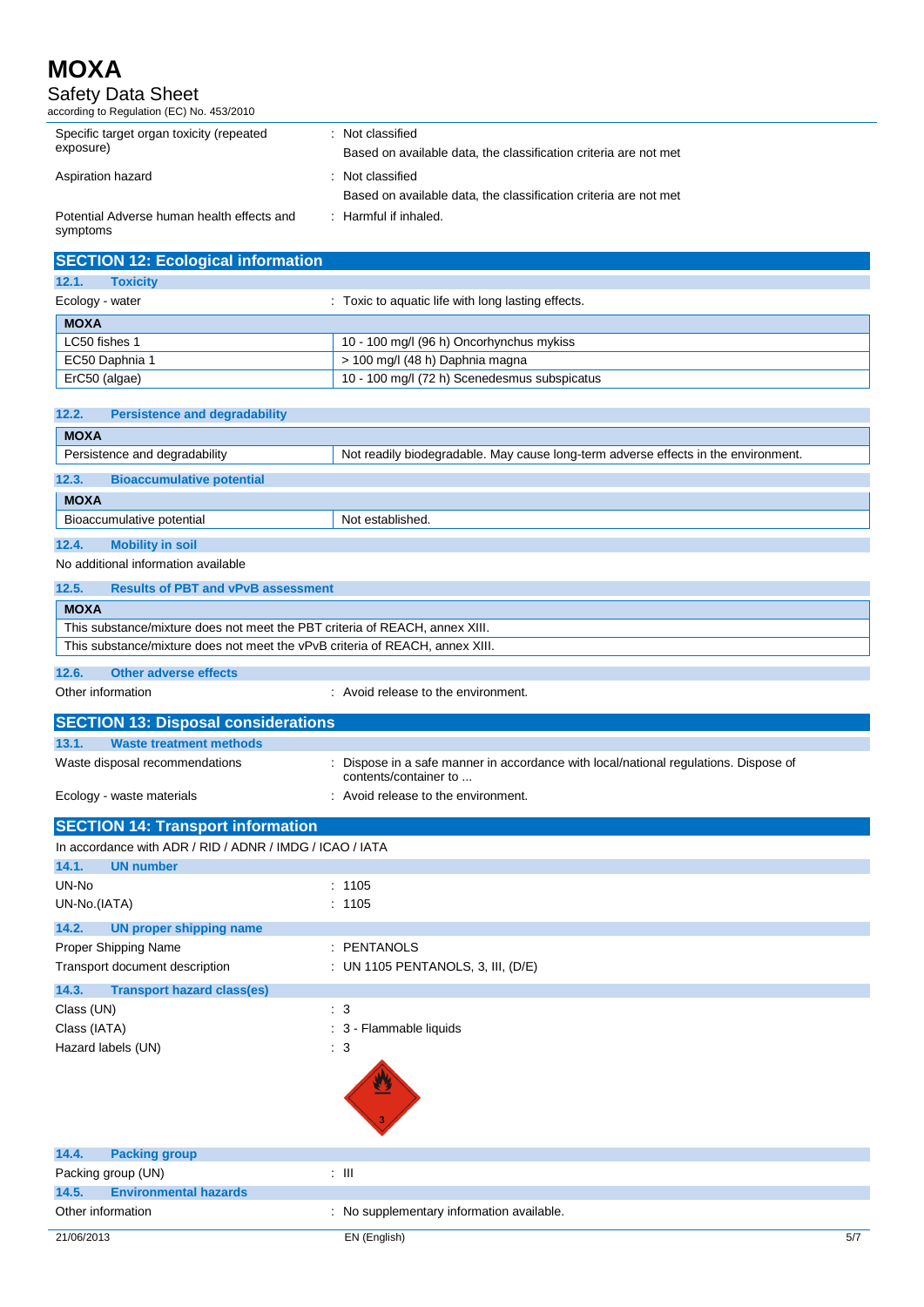Safety Data Sheet

according to Regulation (EC) No. 453/2010

### **14.6. Special precautions for user**

### **14.6.1. Overland transport**

Hazard identification number (Kemler No.) : 30 Classification code (UN) : F1 Orange plates :

| Orange plates            | ٠    |
|--------------------------|------|
|                          | 1105 |
| Transport category (ADR) | : 3  |
| Tunnel restriction code  | D/E  |

Limited quantities (ADR) : 5L Excepted quantities (ADR) : E1

### **14.6.2. Transport by sea**

No additional information available

### **14.6.3. Air transport**

No additional information available

**14.7. Transport in bulk according to Annex II of MARPOL 73/78 and the IBC Code**

Not applicable

### **SECTION 15: Regulatory information**

**15.1. Safety, health and environmental regulations/legislation specific for the substance or mixture**

### **15.1.1. EU-Regulations**

No REACH Annex XVII restrictions

Contains no REACH candidate substance

### **15.1.2. National regulations**

No additional information available

### **15.2. Chemical safety assessment**

No chemical safety assessment has been carried out

| <b>SECTION 16: Other information</b> |                                                                                                                                                                                                                                                                                           |
|--------------------------------------|-------------------------------------------------------------------------------------------------------------------------------------------------------------------------------------------------------------------------------------------------------------------------------------------|
| Data sources                         | : REGULATION (EC) No 1272/2008 OF THE EUROPEAN PARLIAMENT AND OF THE<br>COUNCIL of 16 December 2008 on classification, labelling and packaging of substances and<br>mixturejs, amending and repealing Directives 67/548/EEC and 1999/45/EC, and amending<br>Regulation (EC) No 1907/2006. |
| Other information                    | : None.                                                                                                                                                                                                                                                                                   |

Full text of R-, H- and EUH-phrases::

| Acute Tox. 4 (Inhalation)            | Acute toxicity (inhal.), Category 4                                                        |
|--------------------------------------|--------------------------------------------------------------------------------------------|
| Acute Tox. 4 (Inhalation:dust, mist) | Acute toxicity (inhalation:dust, mist) Category 4                                          |
| Aquatic Chronic 2                    | Hazardous to the aquatic environment - Chronic Hazard, Category 2                          |
| Eye Dam. 1                           | Serious eye damage/eye irritation, Category 1                                              |
| Flam. Liq. 3                         | Flammable liquids, Category 3                                                              |
| Skin Irrit, 2                        | Skin corrosion/irritation, Category 2                                                      |
| STOT SE 3                            | Specific target organ toxicity - Single exposure, Category 3, Respiratory tract irritation |
| H <sub>226</sub>                     | Flammable liquid and vapour                                                                |
| H315                                 | Causes skin irritation                                                                     |
| H318                                 | Causes serious eye damage                                                                  |
| H332                                 | Harmful if inhaled                                                                         |
| H335                                 | May cause respiratory irritation                                                           |
| H411                                 | Toxic to aquatic life with long lasting effects                                            |
| R <sub>10</sub>                      | Flammable                                                                                  |
| R <sub>20</sub>                      | Harmful by inhalation                                                                      |
| R37/38                               | Irritating to respiratory system and skin                                                  |
| R51/53                               | Toxic to aquatic organisms, may cause long-term adverse effects in the aquatic environment |
| N                                    | Dangerous for the environment                                                              |
| Xi                                   | Irritant                                                                                   |
| 21/06/2013                           | 6/7<br>EN (English)                                                                        |
|                                      |                                                                                            |